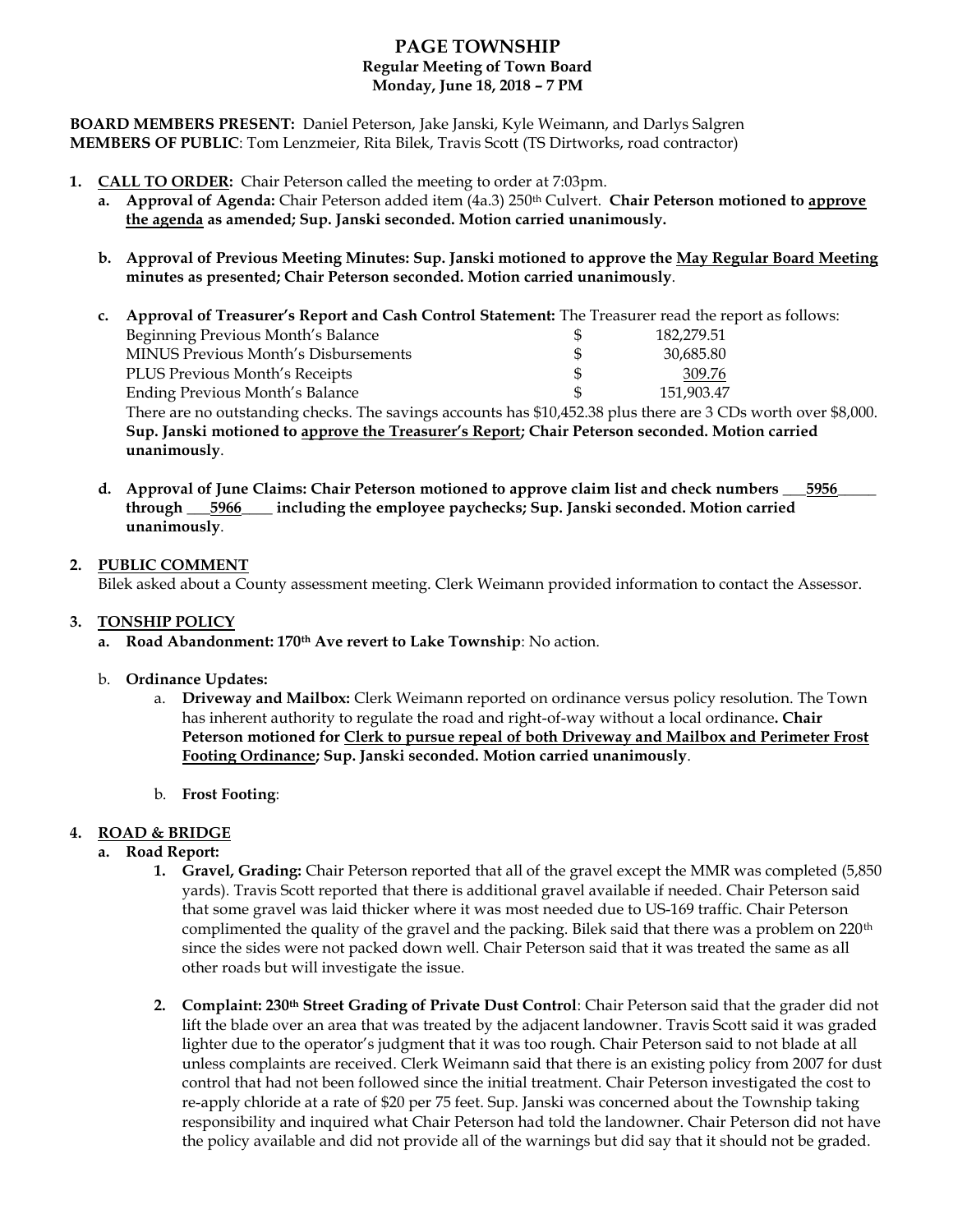Sup. Janski said that the landowner should attend the meeting or make a specific ask for reimbursement. Chair Peterson will have the landowner sign the form and attend the next meeting if possible. No action taken.

**3. Complaint: 250th Street Culvert**: Tom Lenzmeier (Dailey Township) lives on 250th Street and reports that the culverts in 250<sup>th</sup> are not doing their job. Chair Peterson said that they are 3-foot culverts and normally are high up. Chair Peterson will include them in an inspection with Dave's Excavating. Chair Peterson would expect to split the cost evenly with Dailey Township. Once an estimate is in hand, can compare with Dailey's cost.

## **b. Ditches and Culverts**

- **1. Ditch Improvements 210th:** Chair Peterson will visit 210th with Dave's Excavating.
- **2. Complaint on 235th Street:** Chair Peterson said it was the complaint in May about a driveway culvert not functioning; will also include the site on the visit list with Dave's Excavating.
- **3. Culvert Replacements**: Clerk Weimann mentioned that the culverts on 210<sup>th</sup> west of 169 and Lynx Road were noted as the top priorities during the road review. Chair Peterson will investigate and will bring quotes to the July meeting.
- **4. Culvert Markers**: Chair Peterson will complete placing the remaining culvert markers.

### **c. Right-of-Way**

- **1. Brush Spraying RFQ and Map**: Sup. Janski said that approximately 6 miles of base and 2.5 miles of add areas were identified. Chair Peterson checked the maps and concurred. Sup. Janski said to send the request to Central, Pioneer, and the company that did the tree work on 120th. **Sup. Janski motioned to approve sending the RFQ to the identified contractors; seconded by Peterson. Motion carried unanimously.**
- **2. Mowing**: Sup. Janski said mowing should happen as soon as is possible. Travis Scott said it should be within the next week; will notify Sup. Jansk after completion. Sup. Janski requested that the mower mark on a map any areas of stumps, rocks, etc.
- **d. Signage: Purchase and Install**: Sup. Janski has not yet ordered. Will order for July.
- **e. MMR Deferred Maintenance: Progress Report:** Chair Peterson said that the Lynx Road MMR could use a blade but wasn't sure a big rig could get down it. Chair Peterson said 155<sup>th</sup> is too wet to begin work. Once dried, Chair Peterson will use the Township grader to fill the ruts. Once ready, gravel will be added. Chair Peterson has marked the ½ mile mark with orange cones.

# **5. HALL & PARK**

### a. **Town Hall**

- a. **Cleaning Service:** Theisen not present. No action.
- b. **Lockbox**: Clerk Weimann reported that Sup. Theisen had purchased. A policy will need to be developed.
- c. **Storage Organization**: Salgren reported that TBC moved what they believe belong to them to the front storage. Clerk Weimann said that the main closet should also be split so that that renters can access tables and cleaning supplies.
- d. **Flag and Holder**: Sup. Janski will work with Sup. Theisen to reattach the flag and install a new holder.
- e. **Vestibule/Entry**: Theisen not present. No action.